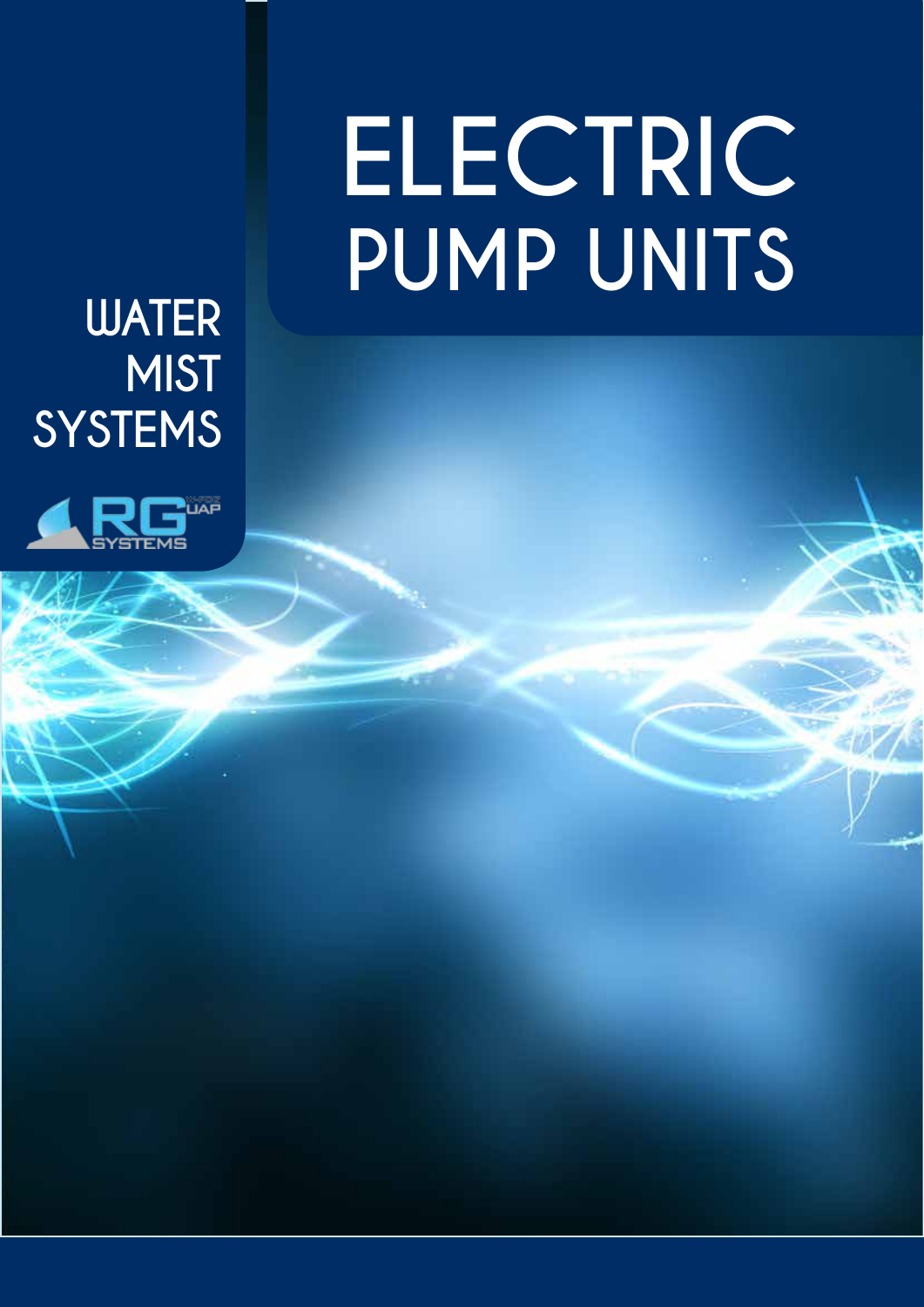Water mist systems driven by pumps and electric motors are one of the most demanded configurations because of its constant, completely safe and reliable operation. They protect the most delicate hazards by shutting off before large water demands.

**The greatest advantage of these pump systems is their capacity to protect a great variety of hazard, configuring the system for the zone characteristics that need to be protected: pump selection and electric motor with adequate power.**

The **MAIN PUMPS** provide an adequate water flow to the specific hazard that is intended to protect and with a

with enough power to operate the positive displacement

They may or may not have a **PUMP JOCKEY** that keeps the supply network filled with water to a certain pressure, always because of a drop in the discharge pressure between 11 an 15 bar (UAPJ type 1) or between 25 and 30 bar (UAPJ type 2).

Finally, the system has a **SUCTION MANIFOLD**, which is linked directly to the water supply system and connects to the drive pumps.

The **DISCHARGE HOSES** of the main and jockey pumps, as well as the anti-return valves, connect the equipment to the drive accumulator.

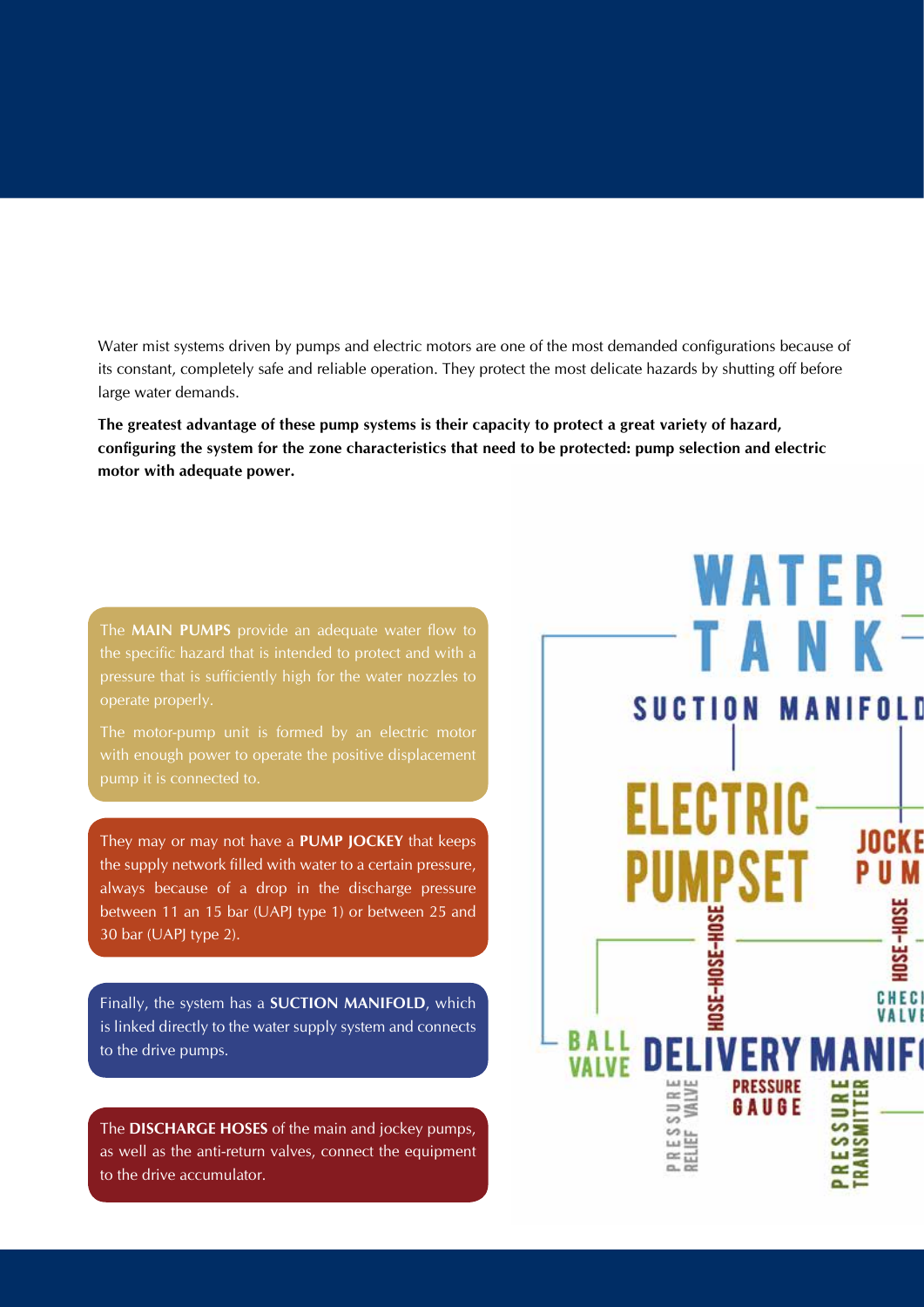

These systems have, as their mission, pumping the stored water in the supply and sending it at a high pressure to the distribution network. In this way, and due to its pressurisation, the water, once it reaches the nozzles, is atomized into a series of micro-drops that produce a mist that has the goal of fire extinguishing, suppression and control.

This type of pump-motor unit, with or without a pump jockey, is used in wet piping and preaction systems where closed nozzles are installed that allow the water to be kept at a certain pressure on the inside of the discharge network (wet piping systems) or in the branch considered between the pump unit and the directional valves (preaction systems).



Both the pump jockey and the main pump(s) are driven by a **CONTROL CABINET** that has an automaton to regulate its operation.

This joint has a **DELIVERY MANIFOLD**,

#### **PRESSURE**

**PRESSURE TRANSMITTER:** pressure and sends an electrical signal to the

**PRESSURE GAUGE:**  provides continuous measurement of the pressure in the drive accumulator.

**BALL VALVES:** are installed at both ends of the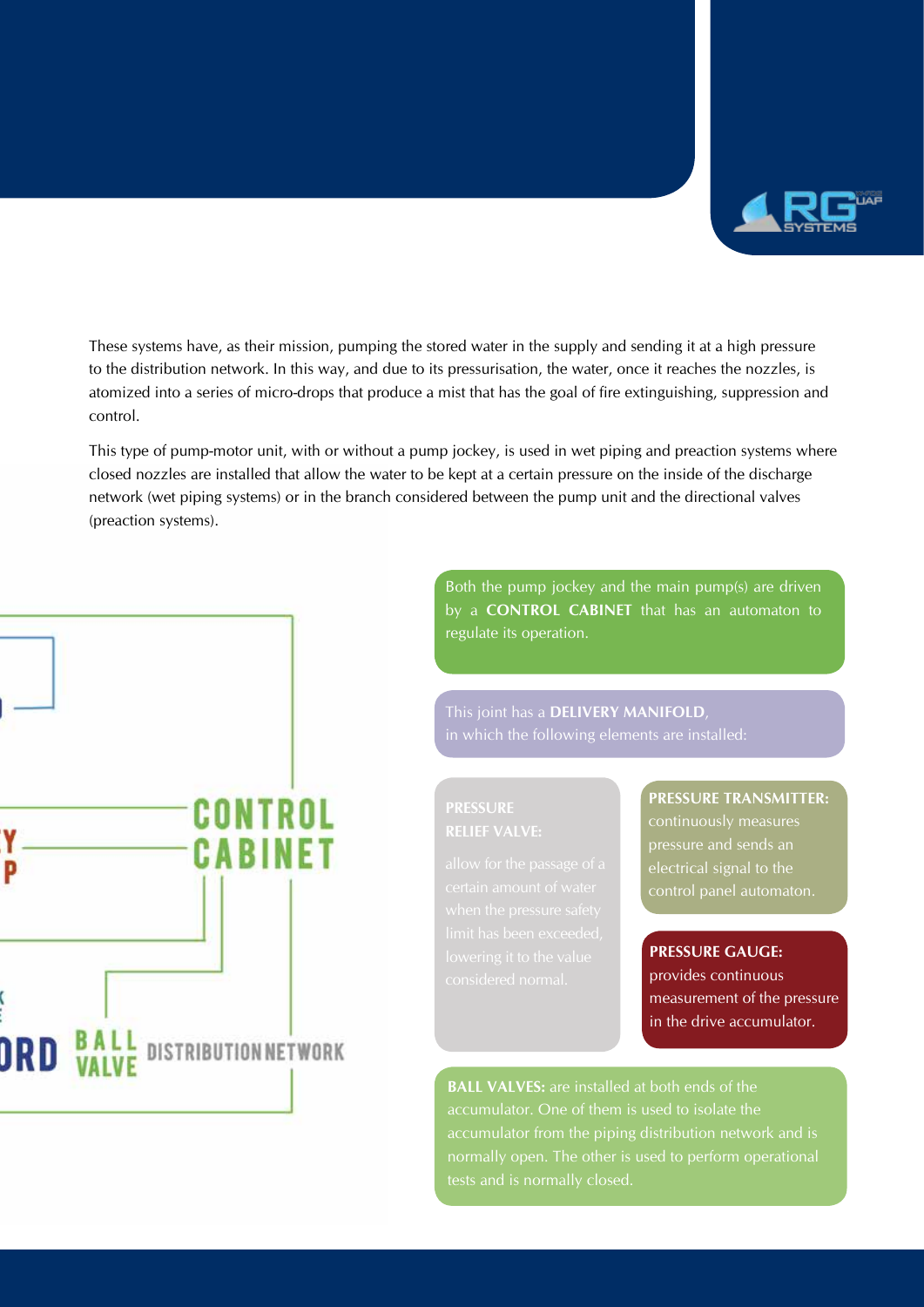

RG W-FOG UAP (water mist pump units) are activated both automatically and manually. Also, these systems have sufficient capacity (as far as flow and pressure) to fulfil the requirements established in the calculation of the agent amount.

These pump units, given that they can generate overpressure, have safety relief valves that prevent excessive peaks, protecting both the pump unit and the system from damages. In this way, an increase in working pressure from any of the components that come into contact with water is avoided. The safety valve allows water flow pressure to maintain constant pressure from the pump system, allowing the system to maintain working pressure. The flow of water that passes through the safety valve should not be directed toward the pump's suction line with the goal of avoiding heating up the water, and therefore the flow is returned to the upper part of the tank.

The pump units are equipped with a test valve that allows the water flow and resulting pressure to be tested by performing tests on the system as indicated in CEN/ TS14972:2011 in sections 8.9.8.1 and 8.9.2.6.

All of the pump system valves that could affect the proper operation of the system send a signal of their position (open/closed) to the control panel.

The discharge accumulator for the pump group has a pressure gauge that continuously measures pressure at this point. Also, there is a pressure transductor in this same accumulator, which measures and sends the measurement of pressure in this point to the pump unit control panel.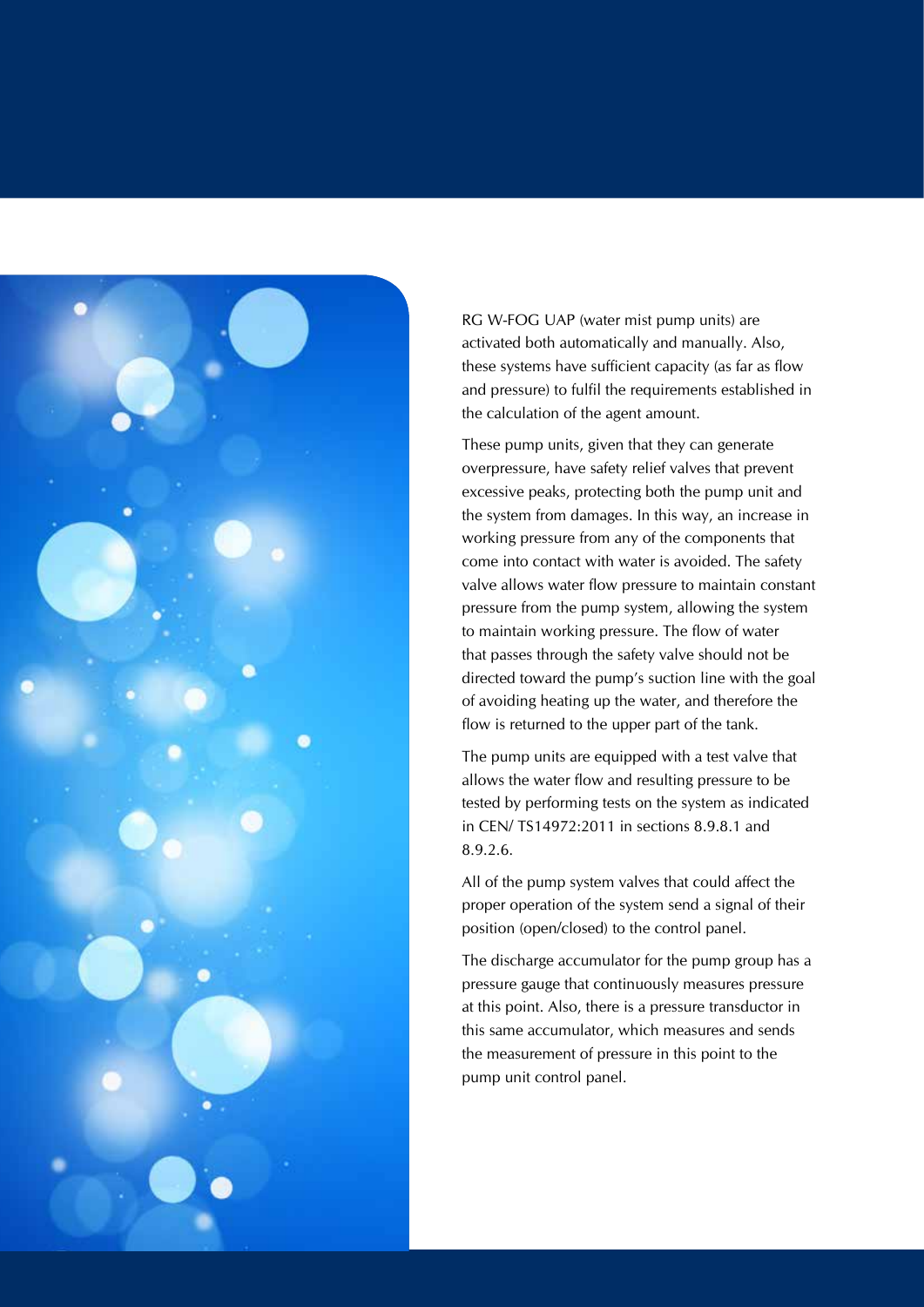

The motor-pump unit comprises an electric motor and a positive displacement pump in which the flow supplied is a function of the number of revolutions input from the motor and its displacement and they are based on the start of the axial piston, in this way facilitating a compact design that makes these systems able to be installed in almost any area.

To reduce the number of movable pieces to a minimum, there is a motor coupled directly with each pump. Gears aren't used.

The pumps used in RG Systems water mist systems are positive displacement pumps, operating both automatically and manually, and they have a sufficient capacity to fulfil the system's supply requirements determined by the design parameters of the nozzles used in the water mist system.

The positive displacement pumps are axial piston pumps, so the flow and pressure characteristics are different than those of centrifugal pumps. As opposed to centrifugal pumps, the flow from a positive displacement pump does not depend on the pressure of the upstream system since it is proportional to the pump speed.

![](_page_4_Picture_6.jpeg)

![](_page_4_Picture_7.jpeg)

![](_page_4_Picture_8.jpeg)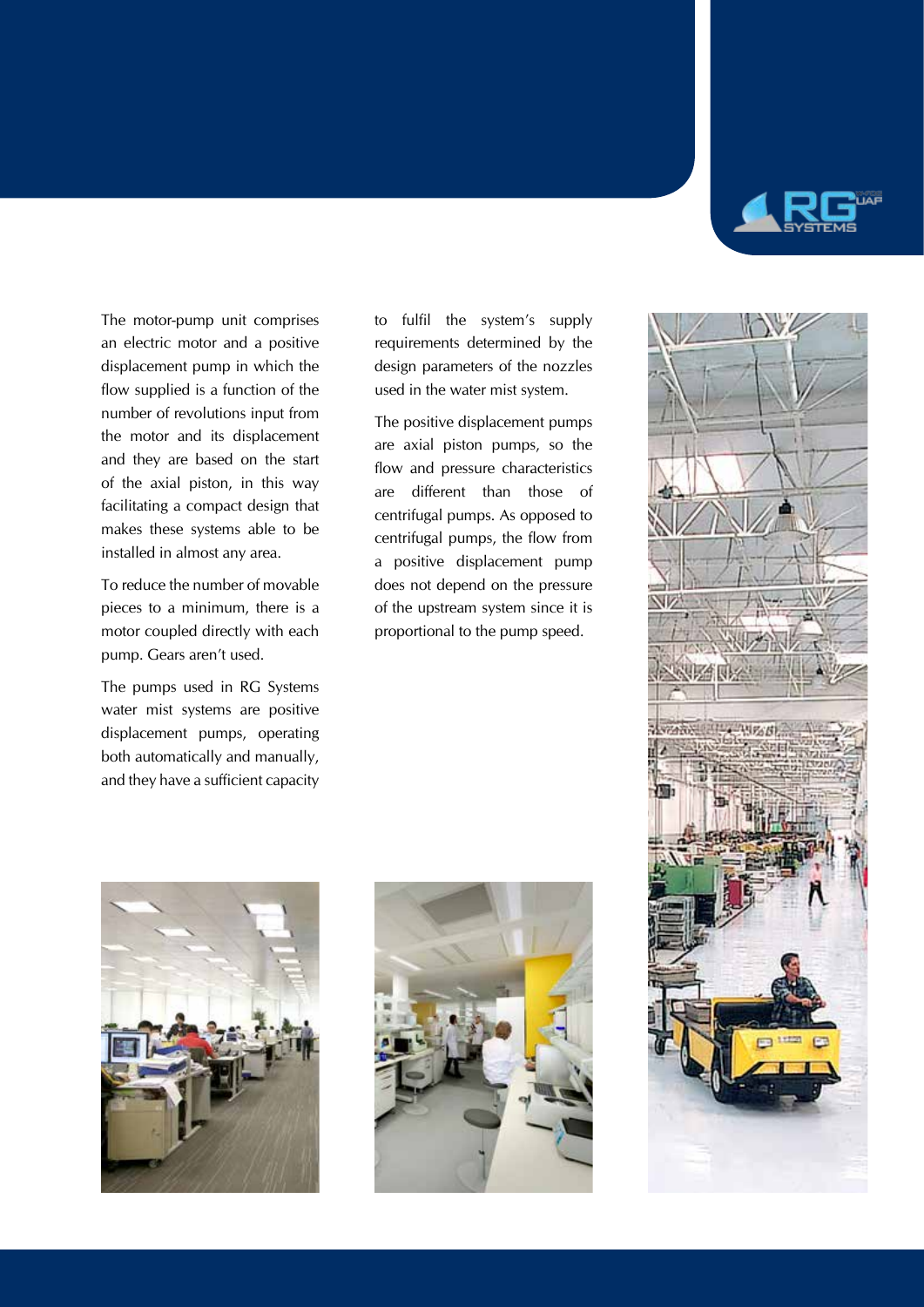**The electric pump units can be used in systems of the following models:**

| UAP38          | <b>UAP230J</b>  |
|----------------|-----------------|
| <b>UAP46</b>   | <b>UAP280J</b>  |
| <b>UAP90</b>   | UAP345J         |
| <b>UAP100</b>  | <b>UAP420J</b>  |
| <b>UAP115</b>  | <b>UAP460J</b>  |
| <b>UAP140</b>  | <b>UAP560J</b>  |
| <b>UAP180</b>  | <b>UAP575J</b>  |
| <b>UAP230</b>  | <b>UAP690J</b>  |
| <b>UAP38J</b>  | <b>UAP700J</b>  |
| <b>UAP46J</b>  | <b>UAP805J</b>  |
| <b>UAP90J</b>  | <b>UAP840J</b>  |
| <b>UAP100J</b> | <b>UAP980J</b>  |
| <b>UAP115J</b> | <b>UAP1120J</b> |
| <b>UAP140J</b> | <b>UAP1540J</b> |
| <b>UAP1801</b> |                 |

RG-Systems electric pump units are designed to satisfy a wide range of requirements, from 20 litres per minute up to 1000 lmp, including all the intermediate stages that the hazard that needs to be protected demands, with which the performance of the system can be adapted optimally to the specific needs of the job.

![](_page_5_Picture_3.jpeg)

**The electrical control cabinets for the electric pump systems are all IP54 and can have a wye-triangle starter, static starter or frequency inverter. The control and manoeuvre panel is formed of a programmable automaton and pressure measurement instruments, which allows for the progressive start-up of the pumps, adjusting the demand for each hazard, thus avoiding unnecessary water and energy consumption. This PLC control equipment is cutting-edge technology and can be easily connected to any fire alarm and detection system.**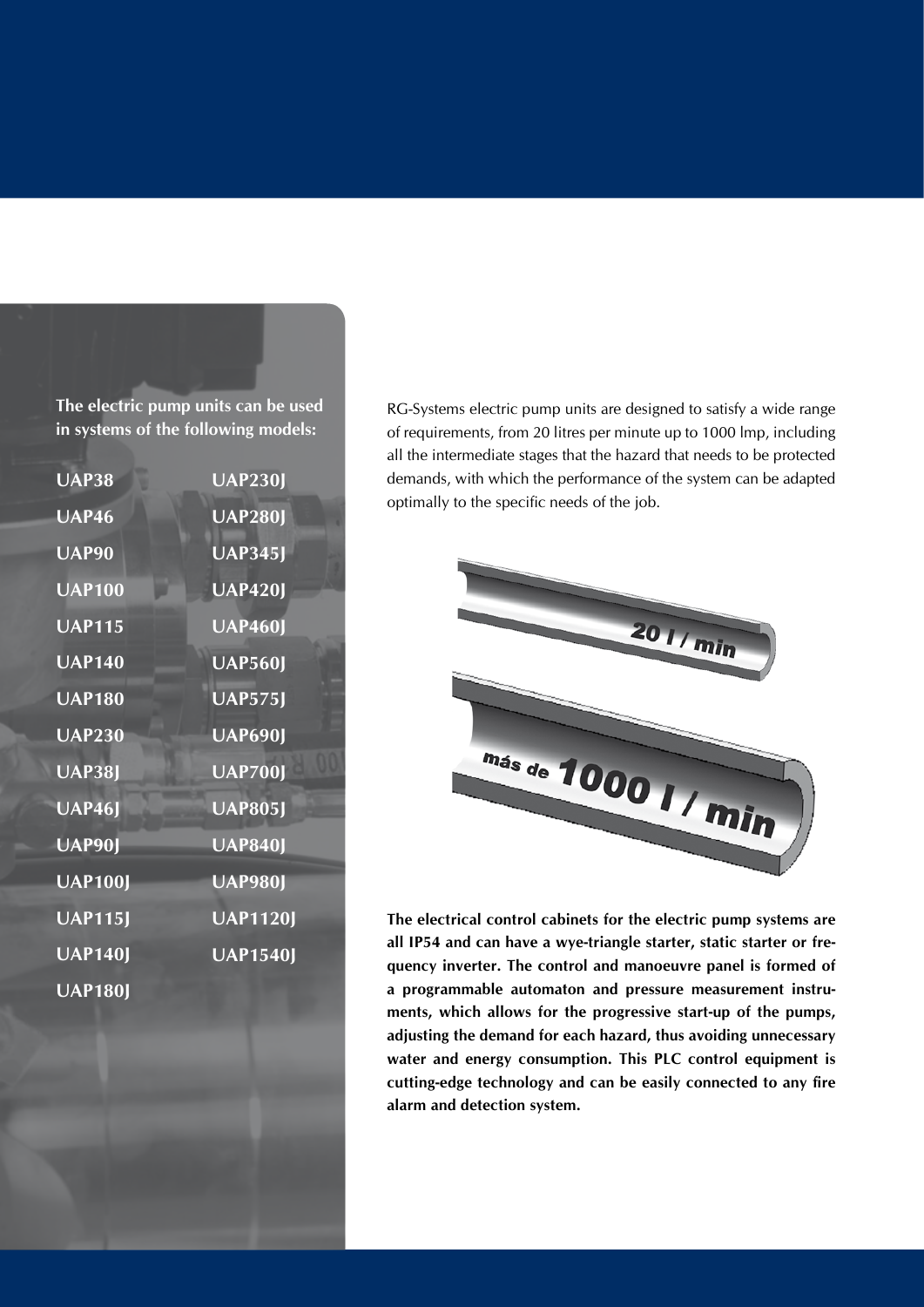![](_page_6_Picture_0.jpeg)

**Summary of benefits of electric pump groups:**

#### THEY PROTECT AGAINST A LARGE VARIETY OF HAZARDS.

#### THEY USE ELECTRIC MOTORS AND POSITIVE DISPLACEMENT PUMPS.

#### THE ELECTRIC MOTOR COVERS MORE THAN ENOUGH NEEDS FOR THE PUMP, PROVIDING OPTIMUM CONDITIONS FOR THE OPERATION OF THE NOZZLES.

#### THEY ARE DESIGNED TO SATISEY FLOWS FROM 20 LPM TO MORE THAN 1000 LPM.

IP54 ELECTRICAL CABINETS WITH FOUR-PHASE WYE-TRIANGLE STARTER, STATIC STARTER OR FREQUENCY INVERTER.